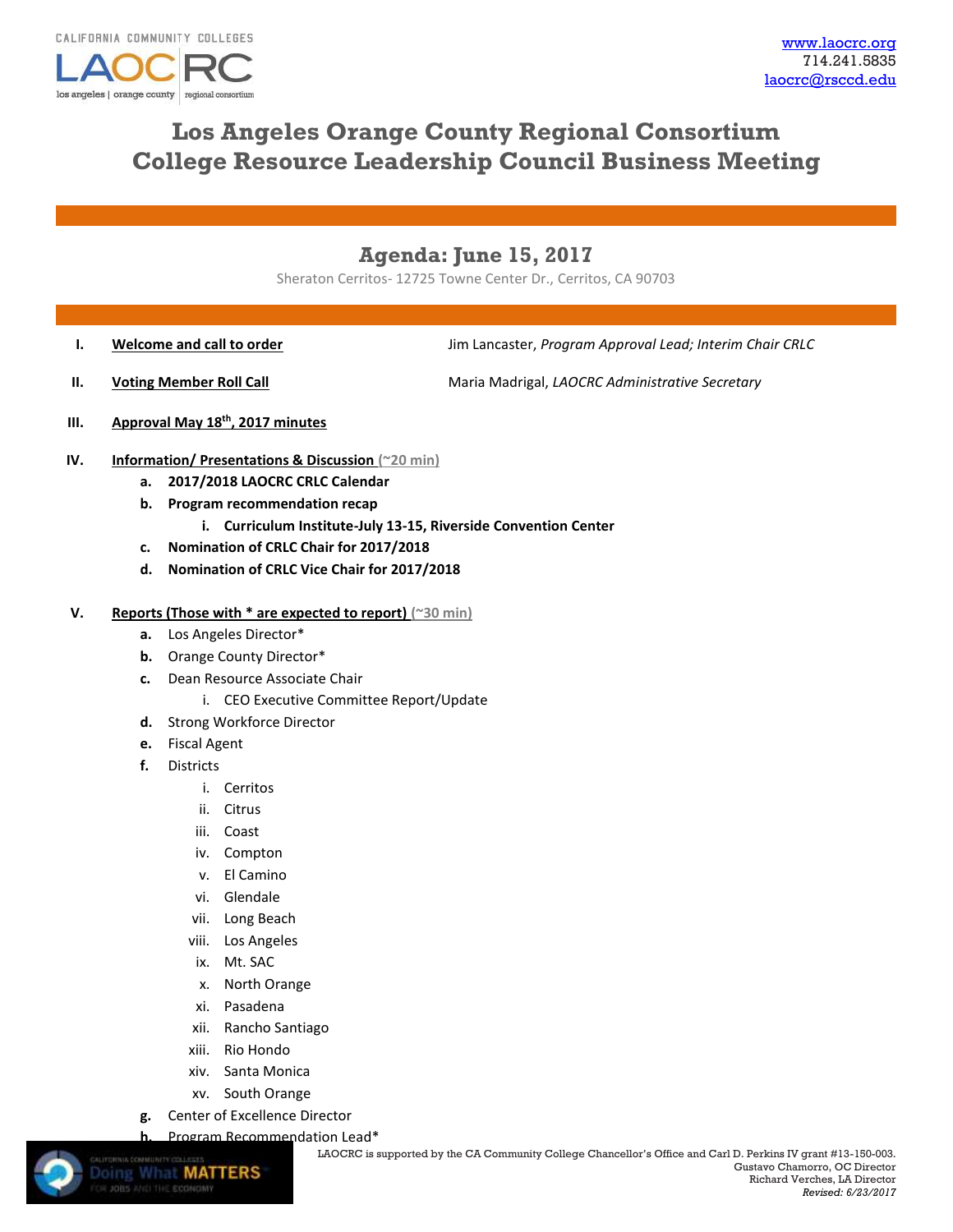

## i. Preapproved programs

- 1. Business Information Worker I, *Los Angeles Southwest College*
- 2. Business Information Worker II, *Los Angeles Southwest College*
- 3. IT Technician Pathway I, *Pasadena City College*
- 4. IT Technician Pathway II, *Pasadena City College*
- 5. IT Technician Pathway III, *Pasadena City College*
- 6. Business Information Worker II, *Saddleback College*
- 7. Business Information Worker I, *Santa Ana College*
- **i.** Ad-hoc Committees

#### **VI. Action Items**

- **a. Consent** 
	- i. **Online Program Recommendation (Motion: \_\_\_\_\_\_\_\_\_CCD ; Second: \_\_\_\_\_\_\_\_\_\_CCD; APPROVED: Y/N)**
		- 1. Automotive T-TEN Air Conditioning Specialist-CoA, *Cypress College* 2. Automotive T-TEN Brake and Alignment Specialist-CoA, *Cypress College*
		- 3. Automotive T-TEN Electrical Certificate-CoA, *Cypress College*
		- 4. Automotive T-TEN Engine and Driveline Specialist-CoA, *Cypress College*
		- 5. Automotive T-TEN Performance and Driveability Specialist-CoA, *Cypress College*
		- 6. Automotive T-TEN Toyota and Lexus Specialist-CoA, *Cypress College*
		- 7. Theater Arts Production-AS, *Cypress College*
		- 8. Cybersecurity-AS\_CoA, *Los Angeles City College*
		- 9. Graphic Arts Communication-CoA, *Los Angeles City College*
		- 10. Global Trade-CoA, *Los Angeles Harbor College*
		- 11. Computer Programmer- AS\_CoA, *Los Angeles Mission College*
		- 12. Cyber Security-AS\_CoA, *Los Angeles Mission College*
		- 13. Cyber Security-CoA, *Los Angeles Mission College*
		- 14. Full Stack Development-AS\_CoA, *Los Angeles Mission College*
		- 15. Video for Live Entertainment-CoA, *Los Angeles Mission College*
		- 16. Library Technician-AS, *Long Beach City College*
		- 17. Cinema-TV-Radio-AS\_CoA, *Saddleback College*
		- 18. Cinema-TV-Radio-CoA, *Saddleback College*
		- 19. Multidisciplinary Gerontology-CoA, *Saddleback College*
		- 20. Automated Laser Welding System-AS\_CoA, *Santa Ana College*
		- 21. Medical Device Quality Assurance- CoA, *Santa Ana College*
		- 22. Quality Control & Inspection-AS\_CoA, *Santa Ana College*
		- 23. Autism Services Technician-AS\_CoA, *West Los Angeles College*

#### **ii. Program/s Pulled for Discussion**

- 1. Automotive Electric Vehicle 1-CoA, *Cypress College*
	- **a.** *Reason: Insufficient LMI Data*
- **iii. Other: Program Recommendation (Motion:\_\_\_\_\_\_\_\_\_CCD; Second:\_\_\_\_\_\_\_\_\_\_\_ \_CCD; Approved: Y/N)**
	- 1. Transitional Kindergarten-CoA, *Santa Monica College*
- **b. Other**
	- i. Recommended to approve \_\_\_\_\_\_\_\_\_\_\_\_\_\_\_\_\_\_\_\_ as Chair of the CRLC for 2017/2018.
	- ii. Recommended to approve \_\_\_\_\_\_\_\_\_\_\_\_\_\_\_ as Vice Chair of the CRLC for 2017/2018.
	- iii. Recommended to approve the 2017/2018 LAOCRC CRLC calendar.